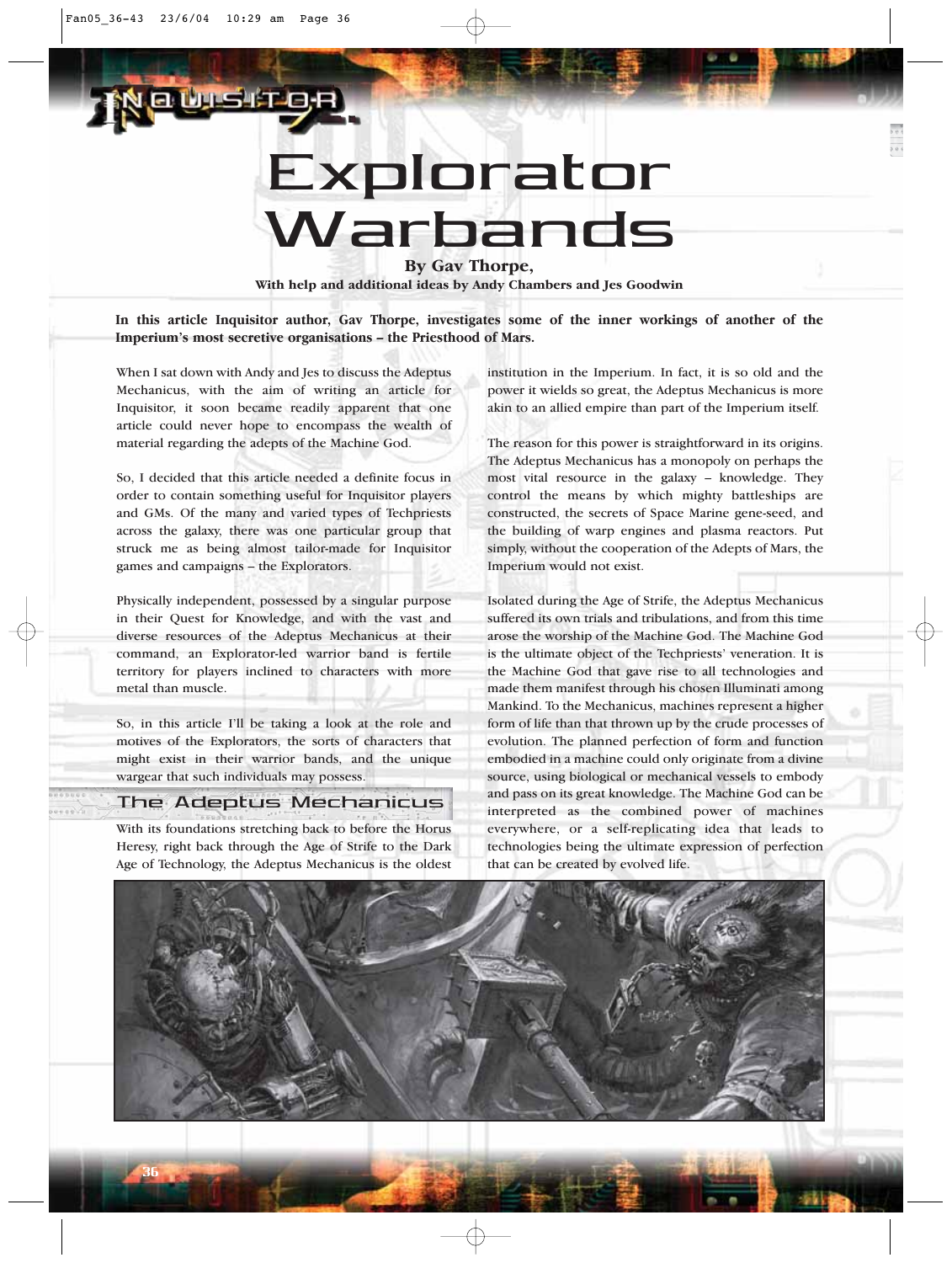## The Quest for Knowledge

To understand the mind of a Techpriest, one must understand the purpose of his being. This is encapsulated within the tenets of the Cult Mechanicus, which dictate the goals and behaviour of every Techpriest. In essence, the Sixteen Universal Laws that rule the thinking of a Techpriest help him understand the nature of life and its relevance to the Machine God, and the ways that a mere mortal can come to comprehend the Machine God. To fully understand the Machine God is the ultimate goal of the Cult Mechanicus, and Techpriests strive to achieve a kind of enlightenment through their studies and biological/mechanical symbiosis. This is generally known as the Quest for Knowledge. Several of the Sixteen Universal Laws deal specifically with the Quest for Knowledge:

**The Fourth Universal Law** – Intellect is the Understanding of Knowledge: The ability to understand and use knowledge forms the measure of intellect. It is entirely possible for a sentience to realise the value of knowledge/stimulus and yet possess only simplistic levels of it. It is also possible for an archive or holomat to contain a vast font of knowledge and the understanding thereof without apprehending the value of that knowledge. Neither of these two examples would be rated as possessing intellect by Techpriests.

**The Fifth Universal Law** – Sentience is the Basest Form of Intellect: The commonly held trait of sentience is hence only the first 'tier' of intellect. Intellect is attained through the acquisition and understanding of knowledge.

**The Sixth Universal Law** – Understanding is the True Path to Comprehension: What all knowledge leads to is comprehension, a level of intellect that encompasses all the knowledge there is to be understood.

**The Seventh Universal Law** – Comprehension is the Key to all Things: Comprehension of the forces of the universe brings with it the keys to reality, the ability to affect any change or creation desired.

**The Eight Universal Law** – The Omnissiah knows all, comprehends all: The Omnissiah is the supreme being, the entity able to comprehend all knowledge in the universe.

It is thus the logic of the Cult Mechanicus that if the Machine God exists (which, of course, it does as far as they are concerned), then all knowledge must already exist, and it is really just a matter of time and effort to put it all into one place. The fact that this Quest for Knowledge has lasted well over ten thousand years does not seem to deter the Techpriests!

All other considerations, including personal comfort, are secondary to the Quest for Knowledge. A devout Techpriest will sacrifice his comrades to heighten his intellect, and will even willingly lay down his life if, in doing so, he can assist the Cult Mechanicus in the Quest for Knowledge.

**The Fifteenth Universal Law** – Flesh is Fallible, but Ritual Honours the Machine Spirit: Organic components (people) are weak, forgetful and ultimately expendable for the greater glories of the Machine God. The fallibilities of the flesh can be assuaged through the correctly prescribed rituals to enable the enlightened to interact with the Machine Spirit. To so dishonour a Machine Spirit by not undertaking the correct rituals to honour it is a grave crime, and considered extremely risky with certain spirits, for example failing to undertake maintenance rituals on a plasma reactor is sure to end badly.

**The Sixteenth Universal Law** – To Break with Ritual is to Break with Faith: Techpriests rely on ritual over understanding, every screw turn and button press is precisely documented for every mechanism they build or use. Many Techpriests believe that the slightest deviation is an invitation for disaster and unleashing uncontrollable forces. Others take a more pragmatic view, believing ritual is mainly there to placate Machine Spirits and it can be hurried or even (horrors!) dispensed with altogether if the circumstances dictate – although the Machine Spirit will have to be appeased later.

The Fifteenth and Sixteenth Universal Laws open a window into how the Techpriests approach most situations and deal with unfolding events. They are, on the whole, predictable, unimaginative and low on intuition. Before making an important decision, a Techpriest will always endeavour to seek a precedent that that can accede to – or in their terms, to see if this particular piece of Knowledge has already been discovered.

This means that Techpriests are disinclined to rash or emotional reactions, and it is this attitude that gives them their inhuman air, which in many ways serves to separate them from Humanity as much as their physical alterations. This is not to say that Techpriests are without feelings, and certainly they can be angered or feel fear, but as they grow in experience they are more able to detach themselves from these fleshly weaknesses. A Magos several centuries old will make decisions based upon the relevance of the situation to his Quest for Knowledge and the probabilities of this being advanced or hindered. When confronted by an armed man, the threat to the Magos and the Knowledge he has uncovered and may potentially uncover in the future is paramount, and he is likely to retreat to preserve this. If,

37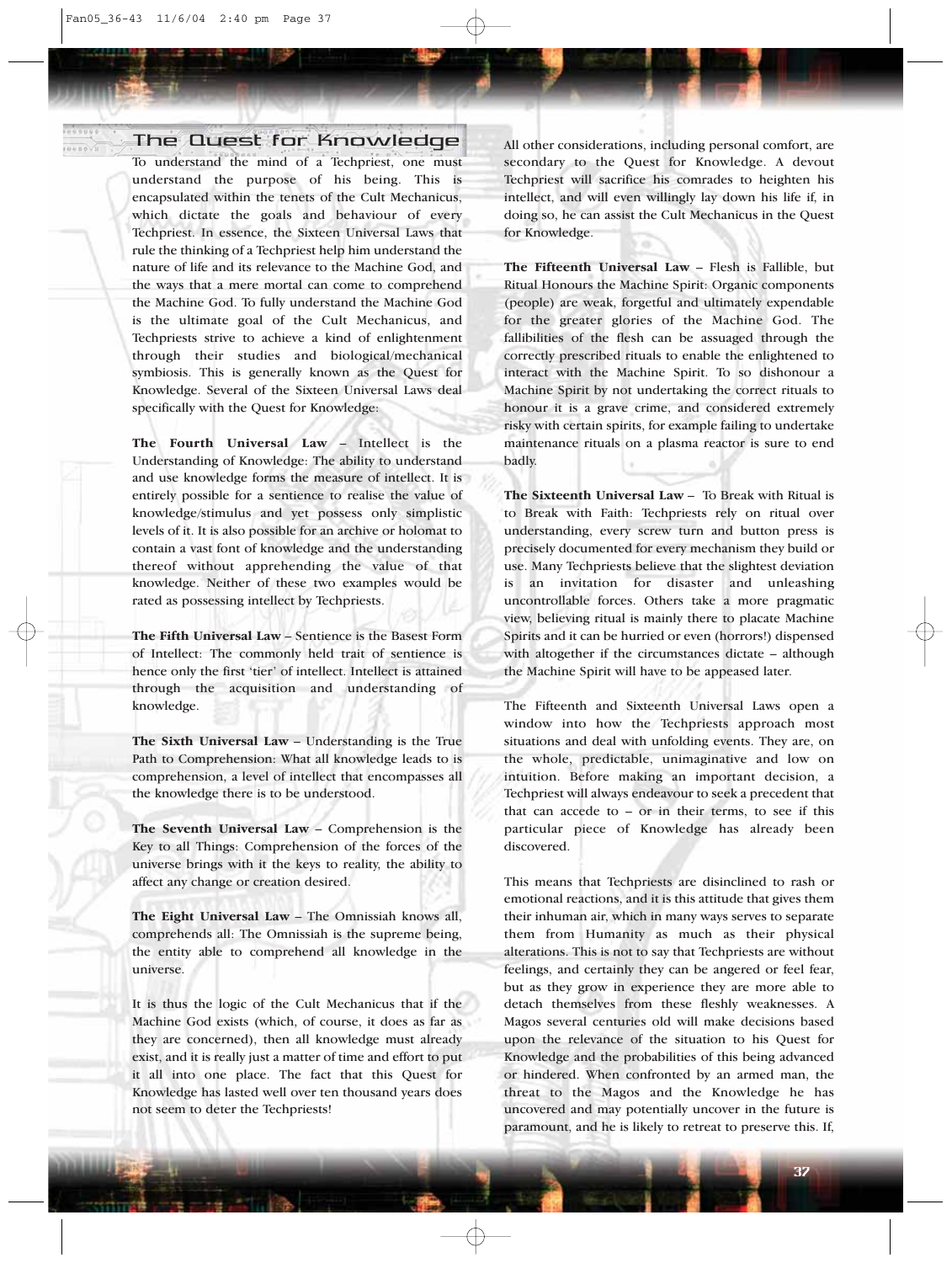on the other hand, the armed man is guarding a repository of potentially important Knowledge, then the Magos is likely to be confrontational.

When playing an Adeptus Mechanicus character in a scenario or campaign, it is important to understand that these tenets are not guidelines, or even rules. To a greater or lesser extent they are the foundations of the Techpriest's thinking, the paradigm that provides him with a framework to deal with the outside world.

## Pro-xenos and Anti-xenos

Individuals may on occasion break one of the Sixteen Universal Laws, through quirk of personality or personal interpretation, active sabotage of their psyche or incorrect instruction into the Cult Mechanicus. Often this will cause great angst within the individual at a later date, suffering the biological equivalent of a repeated error message in his mind. This can be cured with reprogramming (or Bio-error Purgation as it is commonly referred to by the Techpriests), but if it is not treated can lead to all manner of psychological problems, leading to greater and greater heresies. This is no more evident than in the conflict between the pro-xenos and antixenos factions within the Cult Mechanicus. In many ways this mirrors the Puritan and Radical divide that exists



within the Inquisition, but originates not from a philosophical viewpoint, but rather on interpretation of the Sixteen Universal Laws. As such, in some areas this is an open, theological debate, while on some forge worlds such discussion may itself be deemed worthy of castigation. Much of this stems from the contradictions thrown up by the Eighth Universal Law (often known as the Xenos Testamenta, and also the Prime Warning).

**The Eighth Universal Law** – The Alien Mechanism is a Perversion of the True Path: Alien science is twisted and perverse, a corruption of the pure thought of the Machine God. Most aliens enslave Machine Spirits to their will without showing them proper respect, hence their creations are invariably rebellious, dangerous and corrupt – rather like bound Daemons in Mechanicus Lore.

The pro-xenos believe that even though it has been corrupted, the knowledge to be found within alien technology, and ancient archeotech for that matter, can be salvaged for the Quest for Knowledge. Thus comprehension of xenos tech is paramount to the continued mission of the Adeptus Mechanicus and should be embraced.

Opposed to these thinkers are the anti-xenos, who believe that the corrupted knowledge within alien technology is no different from the knowledge that can be found in honest-to-goodness human technology. They ridicule the idea that somehow aliens could be privy to different knowledge to Humanity, and instead point to the perversions of the Machine God that have been created as lures away from the true path to understanding.

There are also those who think that much can be learned from xeno artefacts in the right conditions, but Techpriests are at risk of being immolated in some accident or corrupted by alien ideas. Many forge worlds officially ban the study of alien artefacts, others allow it but only under the most rigorous monitoring and restrictions. Nonetheless many Magos study alien artefacts in secret, hoarding their knowledge for fear of reprisals.

Just as with the Inquisition, this conflict can sometimes become physical, and the weight of belief varies widely from one forge world to the next, and may even be influenced by the beliefs of the most senior ranking Magi at any given time. Thus a pro-xenos inclined Fabricator General of a forge world may instigate several programs of research into alien tech, and direct his Explorators to locate such things for study. By the time the Explorators return, if ever they do, an anti-xenos Fabricator General has ascended to command and the expedition may well be declared heretical and hunted down.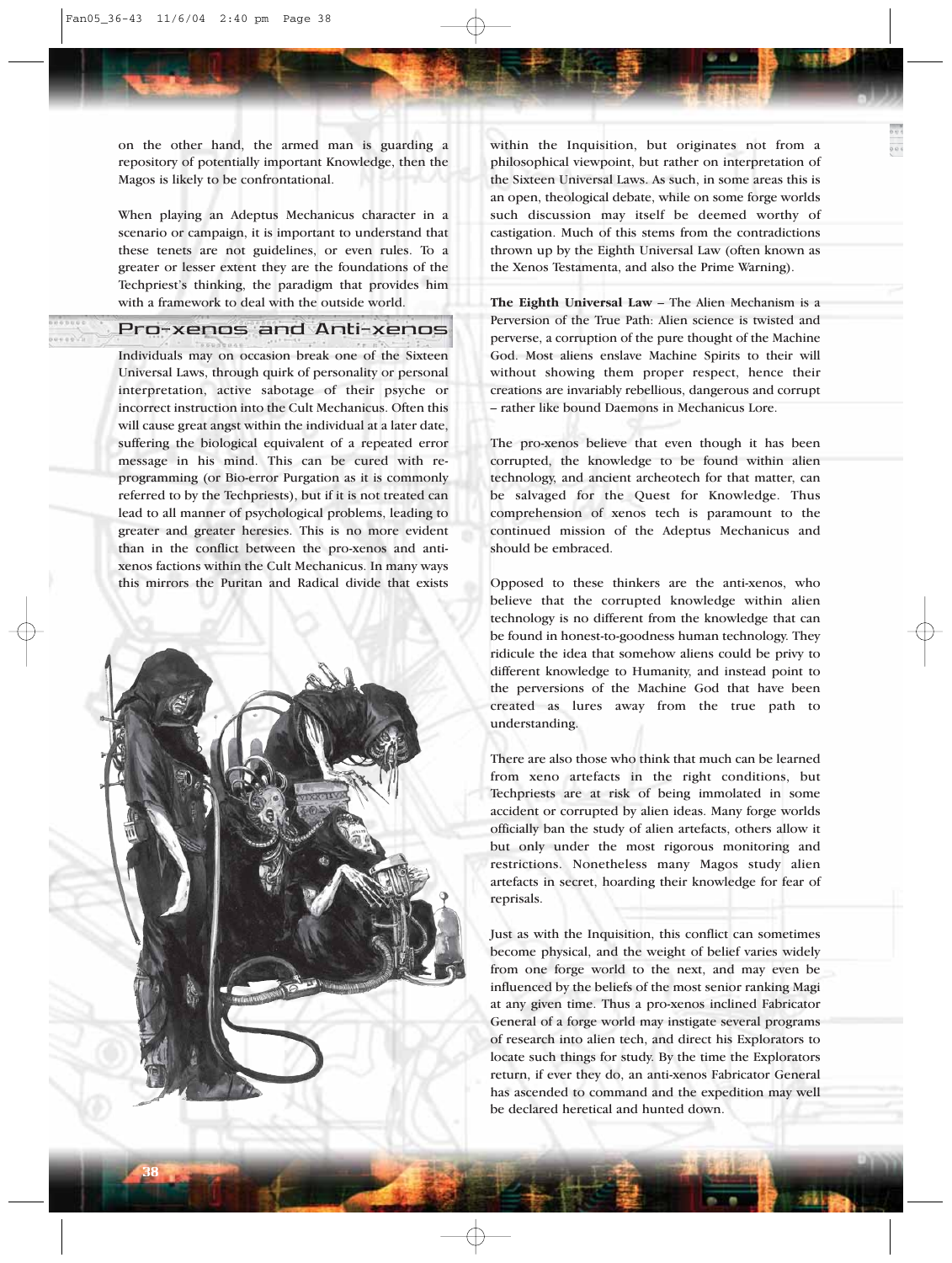## Character Types

All of this is very interesting of course, and should help players and GMs devise suitably tenet-shattering revelations for their Techpriests to endure. However, I promised at the start of this article to look at some of the unique character types that the Adeptus Mechanicus provide.

#### Explorators

Explorators form something of a breed apart in the Cult Mechanicus, though any Techpriest is free to join their ranks. Explorators undertake the Quest for Knowledge across the stars, seeking out undiscovered data and uncatalogued phenomena, forgotten archeotech hordes and unknown life forms. Research stations, exploration ships and outposts any distance from a forge world are likely to be manned by Explorators, intrepid (most Techpriests would say foolhardy) adventurers delving in the unexplored reaches of the galaxy.

Explorators have found many of the greatest prizes in the Quest for Knowledge, and their role in many other affairs has been key to their success. However, countless Explorators also meet with grisly deaths in the hostile galaxy they discover and, on mercifully rare occasions, their ill-conceived prying has unleashed cataclysmic horrors on Mankind.

An Explorator is not physically different from the Techpriest and Magos as defined in Inquisitor already. However, he will be the senior-ranking official in the warrior band. In addition, you should decide how far along the pro-xenos/anti-xenos track your Explorator is, as this can give rise to all manner of interesting scenarios, and in the case of a pro-xenos Techpriest, also some intriguing options for using alien wargear (whether suitably modified or unmodified by the bearer is up to you).





#### Enginseers

Enginseers are highly trained members of the Cult Mechanicus, often assigned to duties in the Imperial Guard or other parts of the Adeptus Terra. An Enginseer is well versed with Machine Spirits of all kinds, and capable of coaxing the most recalcitrant into operation with the correct liturgies and rituals. Within the Cult Mechanicus Enginseers are accorded little respect as their skills are seldom used directly in the Quest for Knowledge, rather they are viewed as lowly but essential cogs in the workings of the Cult.

39

|                  | WS          | BS         |           |           |            | Wn       | 59         | Nх        |            |
|------------------|-------------|------------|-----------|-----------|------------|----------|------------|-----------|------------|
| <b>Enginseer</b> | $4^{\circ}$ | 40         | 45        | 50        | 45         | כט       | 60         |           |            |
| Random           | $40 + D10$  | $35 + D10$ | $35+2D10$ | $40+2D10$ | $40 + D10$ | $60+2D6$ | $55 + D10$ | $45+2D10$ | $50 + D10$ |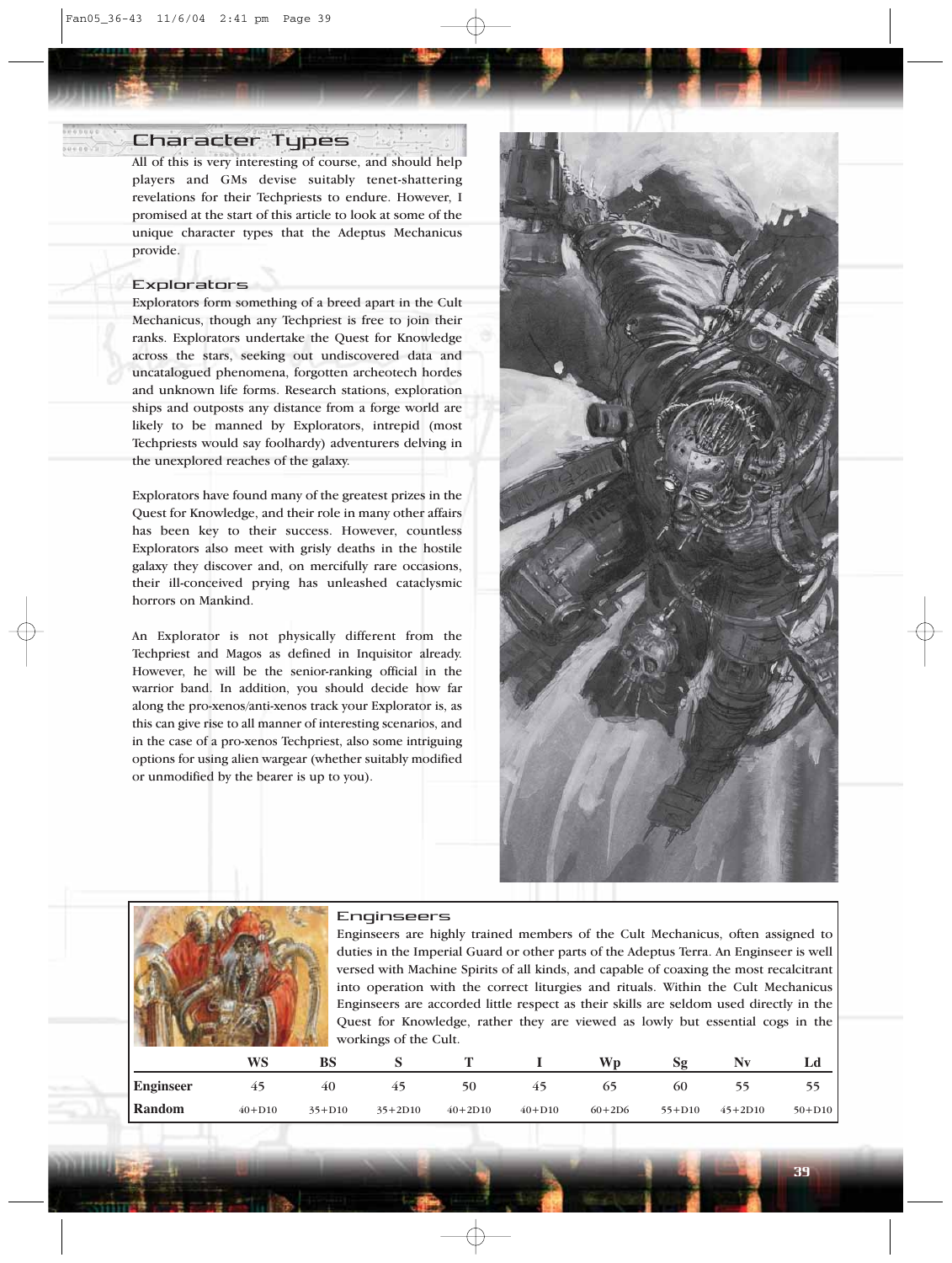## Servitors

Servitors are altered humanoids that have had limbs and other body parts replaced with cybernetics and machinery. They are mind wiped and mentally reprogrammed to be able to perform simple tasks and obey specific instructions. Often a criminal, and particularly those who have offended the Cult Mechanicus, will be sentenced to Servitude Imperpituis and will be handed over to the Techpriests for modification. There are many different types of Servitors, but a few are detailed below.

**Servitor command:** All Servitors use the basic profile given below, modified by type as noted later. A Servitor must be given commands otherwise it will default to its programmed behaviour. Commands must usually come from a single authorised individual (the Inquisitor or Techpriest in charge) but in some circumstances secondary authority may be given to other members of the warrior band. These commands must usually be given verbally, by some Techpriests may have MIUs installed into a Servitor, or allow some other form of remote activation.

**Equipment:** Servitors are usually heavily modified with bionics, although these will almost always be crude or average in terms of their sophistication. If you wish to randomly generate a Servitor, then D6+1 body locations will be bionic. For each location, roll a D6, on a 1-3 the part is crude, on a 4-6 it is average. If the chest is bionic the character will have bionic lungs and heart. If the head is generated, the character will have bionics for all senses.

**Special Abilities:** Force of Will (or No Will would be more appropriate); Nerves of Steel; True Grit. A Servitor may have a remote MIU implanted in which case it will count as a Familiar.

|                 | WS | <b>BS</b> |    |       | Wp.       |                                                            |     |
|-----------------|----|-----------|----|-------|-----------|------------------------------------------------------------|-----|
| <b>Servitor</b> |    | 30        | 60 | $-60$ | 90 10 120 |                                                            |     |
| Random          |    |           |    |       |           | 25+D10 25+D10 50+2D10 50+2D10 20+D10 85+2D6 5+D10 100+4D10 | D10 |

## **Technical Servitors**

Technical Servitors are a common sight in the Imperium, they are not really intended for combat but are very useful in assisting battlefield operations. These are often referred to as mono-tasks, being physically changed and augmented to perform a specific function. Commonly they are used as load-lifters and cranes, but more exotic mono-tasks include the heavy weapon mount and the mobile weapons rack. These are the standard Servitors that accompany a Techpriest.

## **Combat Servitors**

Combat Servitors are modified mono-task lifters intended to fight in close combat, they are normally equipped with the equivalent of a power fist and close combat weapon (claw, chainblade, saw, breacher). This will is an Implant Weapon. Combat Servitors have +20 WS.

## **Gun Servitors**

40

Gun Servitors are intended to provide fire support for the Techpriest while he works. Often they will have whole limbs replaced as an Implant Weapon. This can be any type of basic weapon. Gun Servitors have +20BS, and the Hipshooting ability. They may also be fitted with ammunition hoppers to confer the quickload ability.

#### **Praetorian Servitors**

Praetorians are intended to provide complete protection for the Techpriest on the battlefield. They are elite cyborg warriors which bodyguard the Magos and protect temples, shrines and other facilities threatened with direct attack. Heavily armed and armoured they typically mass over twice the bulk of a man or more, with tracks or jointed legs to carry their immense weight. Some Praetorians are created from vat-grown giants or mind-scrubbed Ogryns. All are designed to intimidate, and if necessary, obliterate. Praetorians may be either Combat or Gun Servitors as detailed above. In addition to the rules listed for these Servitor types, a gun Praetorian may mount a heavy weapon. Praetorians also gain the Deflect Shot ability, although this is to represent their extremely armoured nature rather than preternatural reflexes, and this may never be deflected back to the firer. The also receive the following bonuses to their characteristics:

|                 | <b>WS</b> | <b>BS</b> | $\mathbf{C}$<br>ມ | $\mathbf{r}$ |        | <b>Wp</b> | Sg      | Nv      |  |
|-----------------|-----------|-----------|-------------------|--------------|--------|-----------|---------|---------|--|
| <b>Servitor</b> | $+15$     | $+15$     | $+20$             | $+20$        | $+10$  |           | $+10$   | $+20$   |  |
| Random          | $+4D6$    | $+4D6$    | $+4D10$           | $+4D10$      | $+3D6$ |           | $+2D10$ | $+4D10$ |  |
|                 |           |           |                   |              |        |           |         |         |  |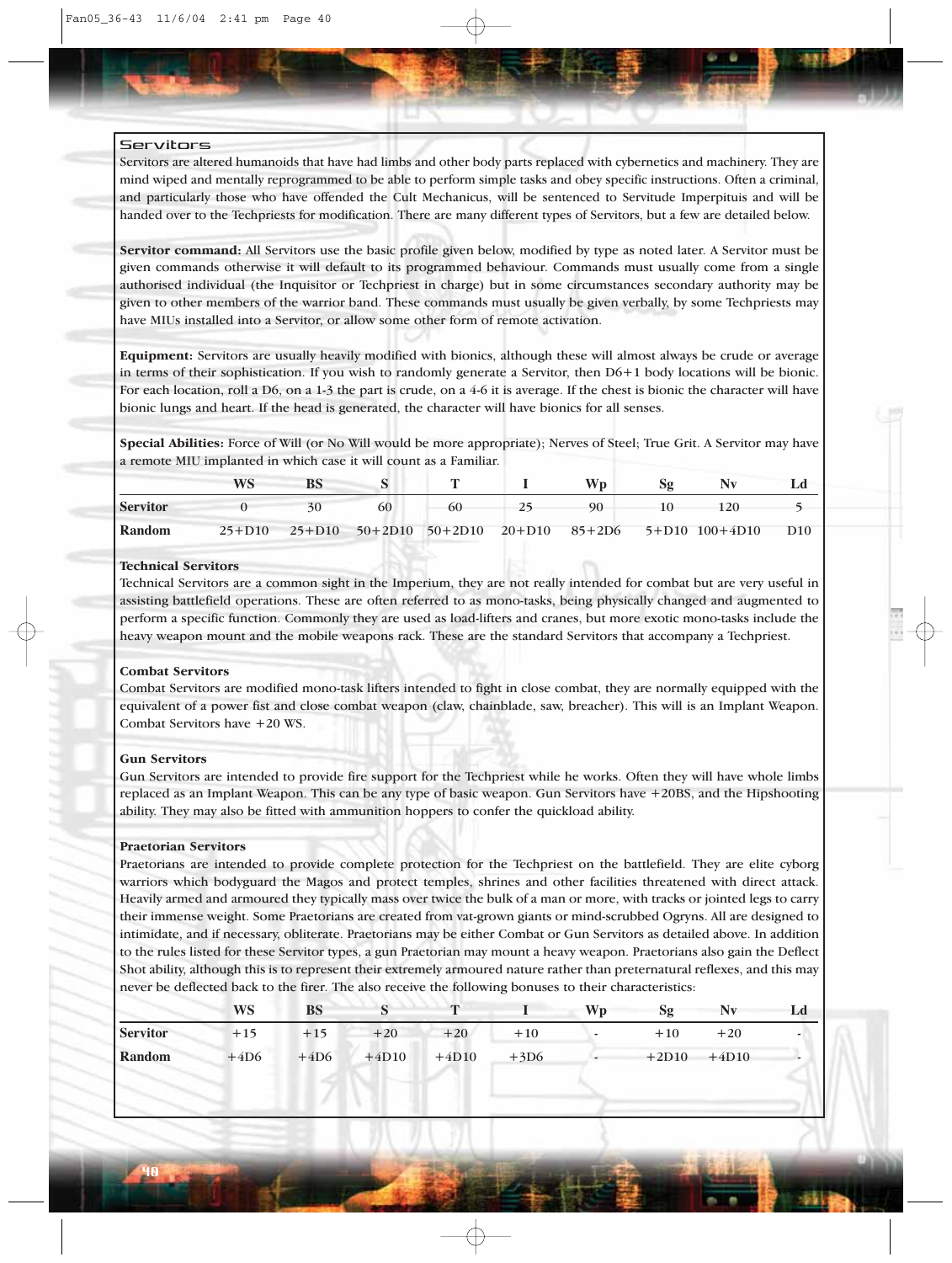

## Skitarii

The Skitarii are forge guards, human soldiers with basic bionic augmentations for communication, weapon links and sensory feeds. Some are more favoured than others, and those in the retinue of an Explorator may well have been blessed by mechanical and alchemical manipulation by their master.

Treat Skitarii as Imperial Guard veterans, although they are more likely to have wargear such as combat drugs, and also at least one body part is likely to be bionic. Their weaponry may well be implanted and they are generally issued with plenty of ammunition!

## Electro-priest

Also known as Luminen or 'the spark of life', Electro-priests are living generators, capable of coursing energy into anything they touch. The bodies of Electro-priests are covered in spiralling electoo circuits, metal-based tattoos which coil about their bodies like a magneto. Electro grafts in their nervous system allow them to generate a crackling fount of electrical energy through their copper etched palms, the charge building as the Luminen works himself into a ecstatic frenzy until the priest collapses from physical exhaustion. Electro-priests use their power to 'resurrect' powerless artefacts or to destroy enemies of the Machine God like bolts of living lightning.

|                | WS        |            |           |           |            | Wn.      | Sg         | Nv          |            |
|----------------|-----------|------------|-----------|-----------|------------|----------|------------|-------------|------------|
| Electro-priest | 65        | 50         | 55        | $\circ$   | რ          | 80       | 70         | 70          | 50         |
| Random         | $55+2D10$ | $45 + D10$ | $45+2D10$ | $55+2D10$ | $60 + D10$ | $75+2D6$ | $65 + D10$ | $50 + 4D10$ | $45 + D10$ |

**Abilities:** Furious Assault

**Wargear:** Electoos; Rite of Pure Thought

## **Wargear**

The following are new pieces of wargear available to Explorator Warrior bands and other Techpriest characters.

## **Familiars**

Each of the following is 'wired-in' to the Techpriest and therefore follows the rules for being a Familiar.

#### **Haemoncolyte**

Haemoncolytes are vat-grown creatures formed from the Techpriest's own flesh and blood. They are typically created to cleanse the Techpriests' organic components of poisons and tumours, any such imperfections being passed along an umbilical and absorbed by the Haemoncolyte. They are ugly and dwarfish to begin with and over time they age rapidly, becoming covered in liver spots and lumpen growths. A Haemoncolyte adds +30 to all of the Techpriest's resistance rolls.

#### **Techno-mat**

Techno-mats are tethered Servitors which attend to the functions of a Techpriest's organic components, freeing them from the fallacies of the flesh in the pursuit of knowledge. Carefully monitored nutrients and stimulants are fed to the Techpriest continuously from the attendant servo-mat. A techno-mat allows the Techpriest to re-roll his Toughness test when attempting to recover.

## **Grafts and Implants**

These are specialised bionic upgrades available to Techpriests and their minions.

## **Electoos**

Metallicised strips bonded sub-dermally enable the Techpriest to channel limited amounts of energy like the renowned Electro-priests. Any close combat attack by the character also counts as a shock weapon.

## **Electro-grafts**

More extensive subdermal implanting which allows users to interface directly with data sources and instantaneously acquire skills. Vulnerable to hard knocks and shocks. Essentially these convey an ability such as Deadeye Shot, Fast Draw or similar. A character with electro-grafts reduces their Toughness by 10 when testing for system shock.

## **Rite of Pure Thought**

Considered an extreme measure even among some Techpriests, the rite of pure thought has become accepted practice over the millennia. The creative, emotional, illogical right hemisphere of the brain is replaced with a cogitator linked directly to the left hemisphere. This gives the devotee pure thought clear of distraction from emotions or any annoying sense of selfpreservation. The character gains the Force of Will and Nerves of Steel skills.

41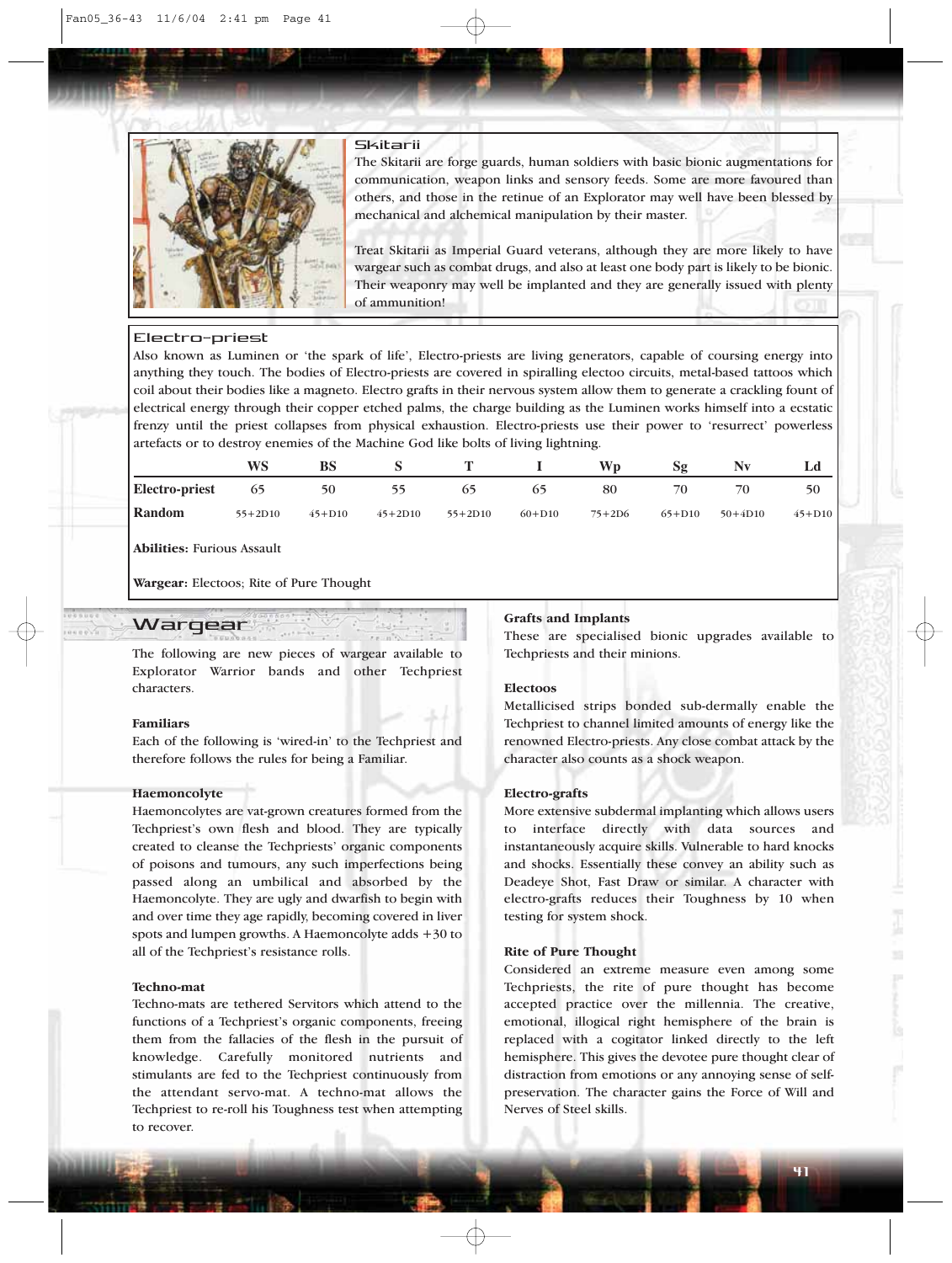## **Servo-harness**

An articulated armature cage employed by Techpriests when undertaking arduous rites in plasma reactors or the maintenance of substantial Machine Spirits like Super-heavy tanks. The character is at half Initiative (including calculating Speed), but his Strength is doubled. He may fire heavy weapons one-handed.

#### **Autosanguination**

Some Techpriests exsanguinate themselves in order to replace their blood with a more efficient medium, usually topped up from a portable alembic carried externally. The sanguinous medium is able to plug holes and rebuild torn flesh with remarkable efficiency. The character adds +20 to his Toughness when working out his base Injury value.

## **Binary cortex**

It is not uncommon for two Techpriests working on the same mysteries to coincide so entirely in their thinking that they decide to link up in a very literal sense. Both brains are linked to a single body so that they can work more efficiently together, a choice much admired by other priests, particularly for the one who accepts the burden of remaining clothed in flesh. Unfortunately,

these two personalities do not necessarily agree on the best course of action at any given moment. The character adds 70 to his Sg value, and gains the Heroic skill. However, roll a D6 at the start of any turn, on a roll of a 1, the two minds have a disagreement and the character is at -1 Speed that turn.



## Archeotech wargear

Explorators unearth all manner of strange weaponry from alien civilisations and the Dark Age of Technology. This presents some interesting gaming opportunities for players with an Explorator warband.

A character may have one or more pieces of archeotech, which must be given a suitably impressive and yet informative name. A few characterful examples are given